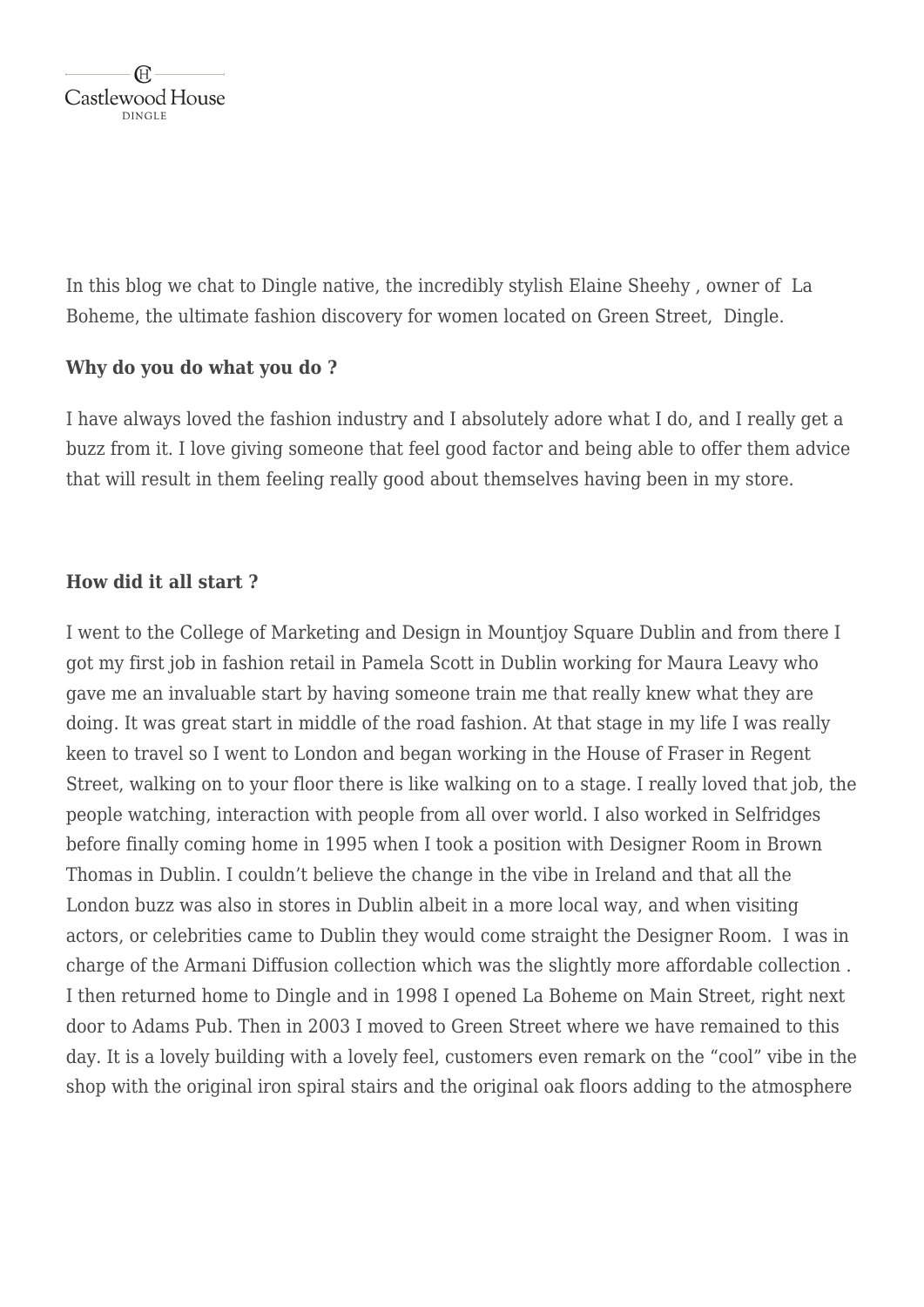## **What would be a typical day in your life ?**

I open the store at 10 am each day and start with the little housekeeping details, getting the new stock out on the floor and making sure it is presented really nicely. Deliveries normally arrive in the mornings so you have to ensure that orders are correct before pricing it and placing it on the shop floor. The shop starts getting busy by 11 or 12 and I have a lot of loyal customers who will come in with a specific request and I like to be able to spend time with them and offer them a few options. I am pretty good at multitasking and I have the wonderful Eadaoin who helps me. In the afternoon I do my other job, being a Mom of two boys, before returning to the store for the last few hours before we close.

#### **Tell us about the fabulous trips buying stock for the store,**

As I buyer I could go to Paris, London or Berlin and I go to " Pure" in Olympia or " Scoop" in London in February and August as you buy 6 to 9 months ahead. The agents are there representing all the major fashion houses and you make appointments with the houses that you wanted to buy from. It is difficult to stop yourself overbuying at times but you really have to think who you are buying for and who is going to buy from you. I buy a combination of more affordable ranges and higher end for special occasions. You really have to have a little of everything and not concentrate on a specific target market. I really enjoy the fashions shows but you really have to force yourself to have your business hat on ! There is such a great buzz and they really are a " full-on" three day experience – you have to have stamina to get through it. At home in Ireland I go to Fashion City in Dublin which carry a wide range of Irish and European labels in both occasional and everyday wear. I am always on the lookout for something new and edgy.

# **Who is your greatest inspiration ?**

Shelly Corkery, Buying Director in Brown Thomas is a wonderful inspiration to me as is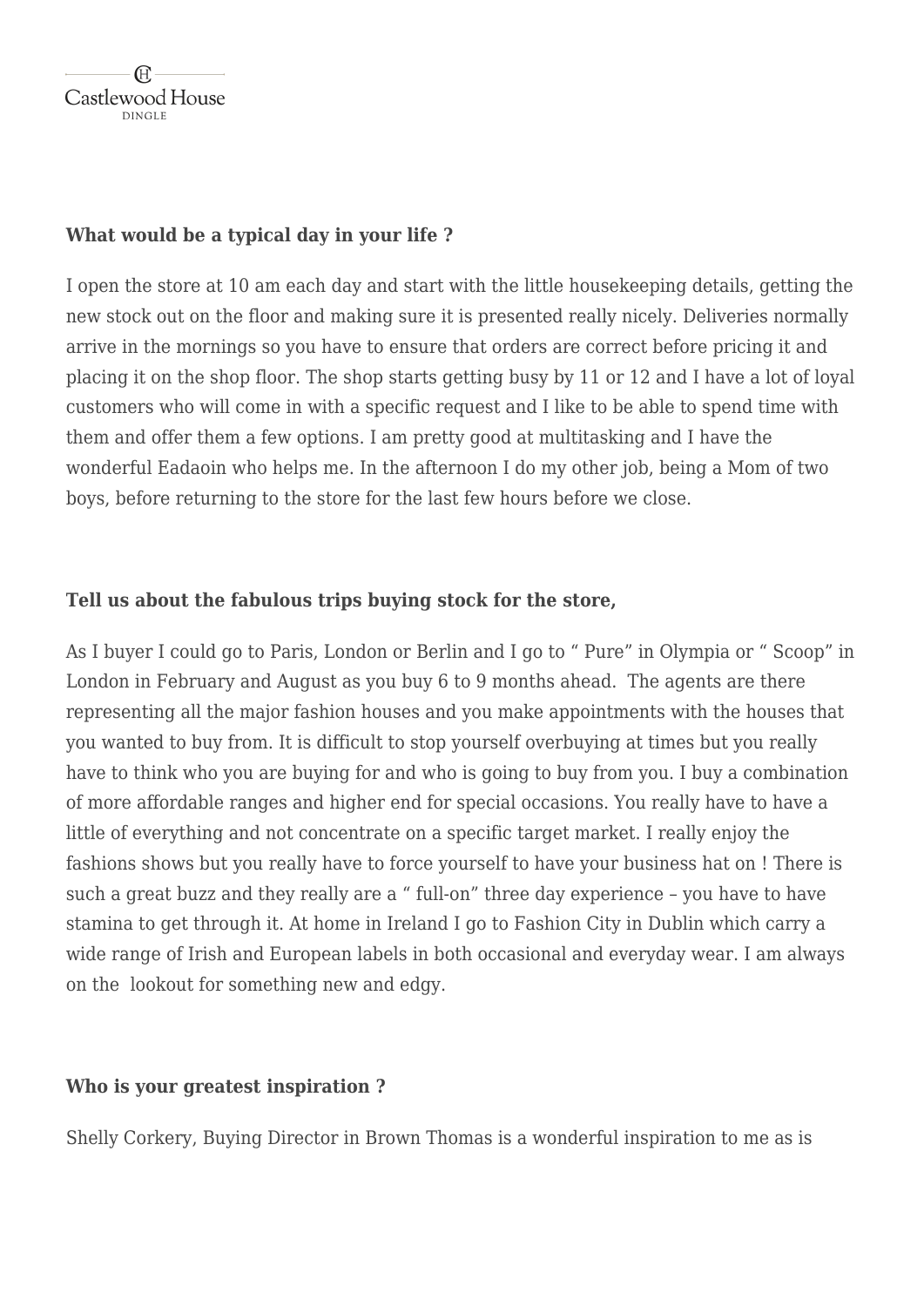Samantha Barry in Glamour Magazine in New York. She's an Irish girl who made it big in the US, I really admire her work ethic. When I worked in Brown Thomas, the wonderful Cecily McMenamin was a wonderful role model.

Designer wise I love Brandon Maxwell and Tom Ford. I admire designers who stick with what they know and who remain true to themselves. In Ireland I really admire Fiona Heeney of Fee G, Umit Kutluk, Helen Cody, Simone Rocha, Louise Kennedy and Aideen Bodkin. My own style I would describe as being classic and timeless

# **What is your favourite part of the Dingle Peninsula** ?

I just love going out to Dunquin Pier or Coumeenole and taking in the amazing views of the Blasket Islands. If I had the day to myself my ideal day would be to do the Dingle Sea Safari and then on to the Blasket Islands. I just love being on the water and seeing the coastline from the water and then seeing Dingle coming into view as you head back in from your trip. My ideal day would be one of adventure and exploration where you are literally buzzing afterwards. Then off to one of our lovely restaurants for something to eat with a little glass of something cold.

# **And finally Elaine, what would you do if you won the Lottery ?**

"You know when you go away on a trip and see a really beautiful place and you say to yourself – if I ever win the lottery we will come back and stay here " – well that's exactly what I would do. I have visited the Amalfi Coast so I would just love to go back there and live it up. I love Positano or Ev in the South of France – the Hotel Dore, stunningly beautiful ! or possibly the Hotel de Paris in Monte Carlo, or the Four Seasons in New York. Travel is wonderful and it really broadens your horizons but also make you really appreciate what you have at home – and that's why I would never leave Dingle, it's my home and I just love it .

Web: www.labohemedingle.com

Insta: labohemedingle